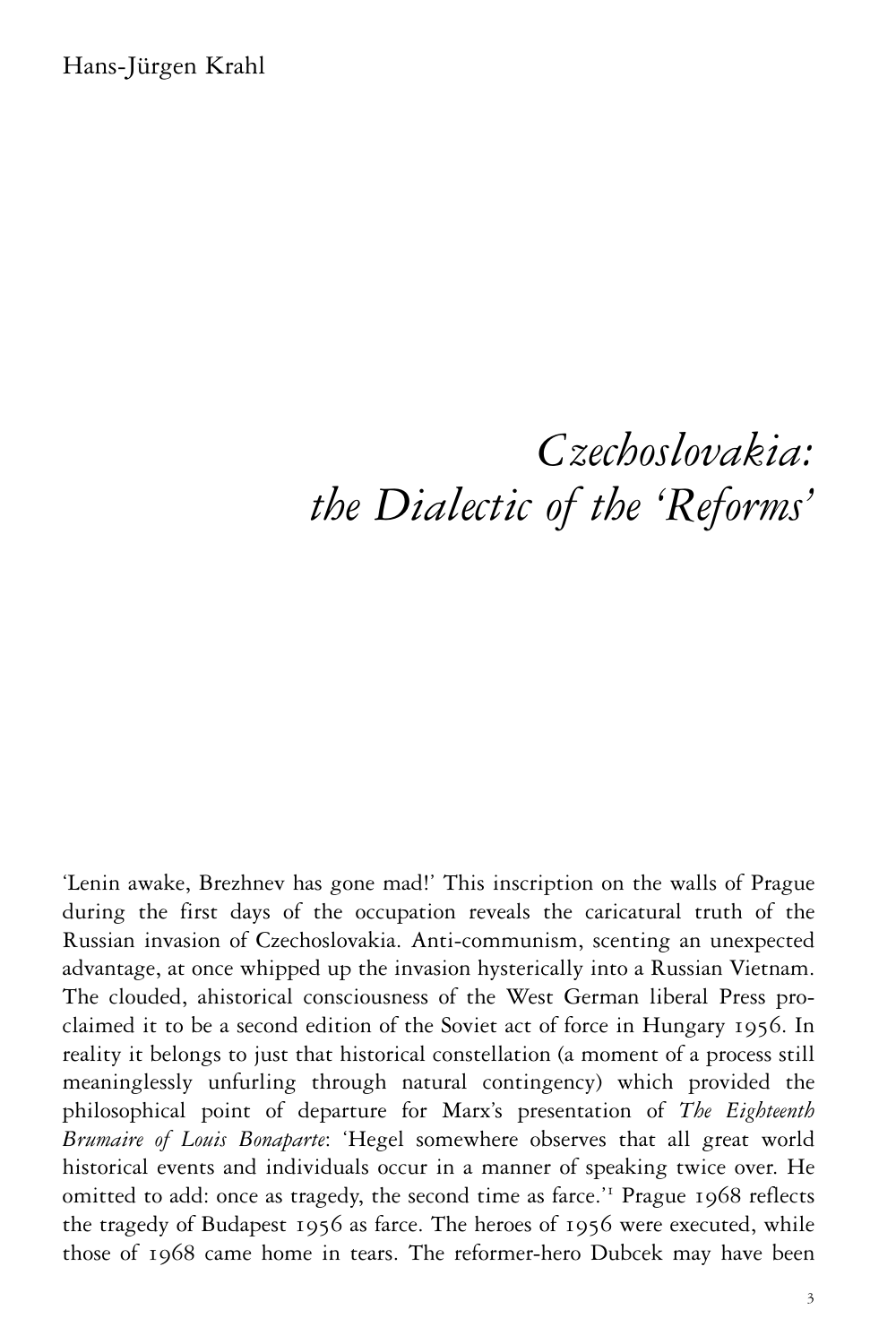threatened with liquidation; yet his Russian hosts contented themselves thereafter with treating him to handcuffs and cold meals. Meanwhile in the streets of Prague isolated angry teenagers who resisted the occupation were gunned down. The 'Hero of the USSR' and grey-haired popular idol Svoboda, in Prague a Russian prisoner, was received in Moscow with the full diplomatic honours due to a Head of State and a counterfeit kiss of brotherhood. But this *grotesque* of corridor-politics among the ruling State functionaries (a product of haggling and blackmail) appeared to the betrayed and bartered mass of the Czechoslovak population as a brutal, Stalinist natural catastrophe. They resisted it with a traditional spontaneity and tactical skill. August 21st was the Eighteenth Brumaire of Russian foreign policy.

### **1. Popular Nationalism**

The resistance to the occupation was marked by the same ambivalence of political and historical conscio-usness that frequently surfaced during the reform period. This ambiguity objectified the liberal need for civic freedoms—a need traceable to the class position of the intellectuals and students who were the principal audience of the reform movement. This need derived essentially from a past phase of bourgeois emancipation, and it involved neither the ability, nor any desire, to activate an adequate proletarian class consciousness. Under the forced conditions of the military invasion, the popular will to resistance inevitably radicalized intellectual and journalistic liberalism, and its mass component thrusting towards the goal of sovereignty, into an intransigent national consciousness—just such a national consciousness as was historically generated in revolutionary periods of bourgeois politics. The ideological content of this nationalist resistance became diffused among the population as a growing indifference to Communism (without, however, the basic option for a socialist mode of production being as a rule put in question.) It became diffused too in the everwidening demand for neutrality, and in the restriction of protest against the Russian invasion merely to the principle of national sovereignty, of the non-interference of foreign powers in the *internal affairs* of another country.

On the other hand, the determination of the workers to strike gave embryonic expression to the practical necessity, still disguised by false consciousness, of pursuing the revolutionary class struggle of the proletariat (whose dictatorship had until that time been administratively confiscated) even on the material basis of nationalized production.

It was inevitable that the ruling 'Reform Group' around Dubček would attempt to divide and impede the resistance of the masses not only in view of the massive Russian pressure, but also in view of their own political aims and ruling interests. The ceaseless calls to act with prudence and—as a citizen's first duty—to preserve order may have been genuinely motivated by a sincere fear, that should not be dismissed, of the danger of bloody suppression of an angry insurrection; nevertheless the fact is that they functioned to prevent the population from forming autonomous organs of resistance. The institutions of the

<sup>&</sup>lt;sup>1</sup> KarlMarx, The Eighteenth Brumaire of Louis Bonaparte, S.W. Vol. I. p. 247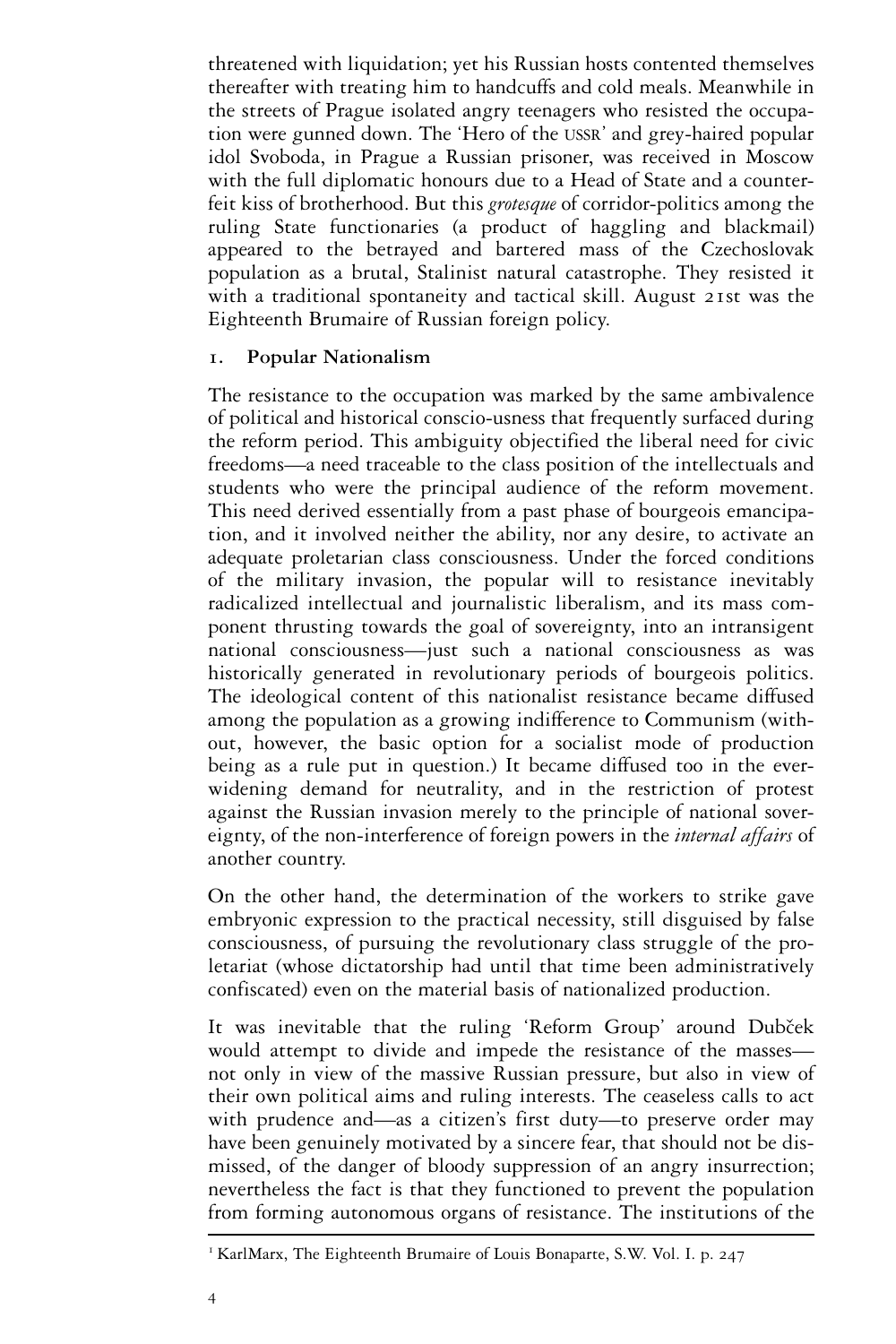working class, in the name of reform, behaved in a way typical of revisionist mass organizations: the verbally radical proclamation of an unlimited general strike was, in fact, followed by its fragmentation into a series of short strikes—a well-tested device, employed with virtuosity for years by the French Communist Party among others, for placating the workers' will to struggle and simultaneously canalizing and controlling it.

The 'Moscow Diktat' which the demoralized reformers brought back to Prague was an obvious provocation to the nationalistic mood of the masses, which excluded any line of political compromise. 'Betrayal' was the immediate, spontaneous reaction to the communiqué of August 27th; for the first time Dubcek was not extolled unanimously and uncritically. The Russians had forced the functionaries of reform into the role of collaborators. Organization of resistance was no longer on their agenda—only a demobilizing appeal to the masses not to lose faith in the leadership. It is too early to make out whether the Moscow Diktat has helped to demote the reformers around Dubcek from their heroes' pedestals, and hence to free the population from its illusions. For the time being at least the ideology of calm, order, and trust in the rulers has proved strong enough to discipline the masses.

## **2. Liberal Reformism**

The contradictory nature of the post-Stalinist reforms, condensed in the programmatic formula of *democratic socialism*, was abruptly revealed in the Prague students' revolt of 1967. The protests of the students against the brutal police rule of the Novotny régime were limited for the most part to demands for constitutional guarantees and liberalization of the press. At the same time they apologized to the US ambassador in Prague for a demonstration by their North Vietnamese comrades, because the US flag had been torn down from the embassy.<sup>2</sup> The social content of the reform movement was articulated by intellectuals and students, and its practical self-definition reproduced classical liberalism. Its conception of *democratic socialism* was itself still affected by the Stalinist autonomy of the State machine from which it sought to free itself. The historically distorted idea which underlay the movement was that an étatistic, economist reduction of the socialist mode of production and exchange to an administrative collectivity had occurred; and that consequently the *principium individuationis* of the liberal phase of bourgeois society was unable to blossom in any material sense, but had been liquidated as a function of control. The syncretic global opinion that the revolutionary theory of the proletariat and still more its praxis sought to throttle the autonomous individual for the sake of the uniform collectivity, corresponded negatively to the pressing need of the reformist intelligentsia for socialism and 'individual freedom' to be compatible. It was seen as confirmed in practice by Stalinism and convergent theoretically with liberal ideology. In this conception there survived the capitalist separation of collective species and single individual—a separation which was the object of a philosophical critique in Marx's early writings that was fundamental in the formation of historical materialism. The reforms in Czechoslovakia aimed to top off

<sup>2</sup> Hans Magnus Enzensberger in Kursbuch 13, 1968, p. 106–7.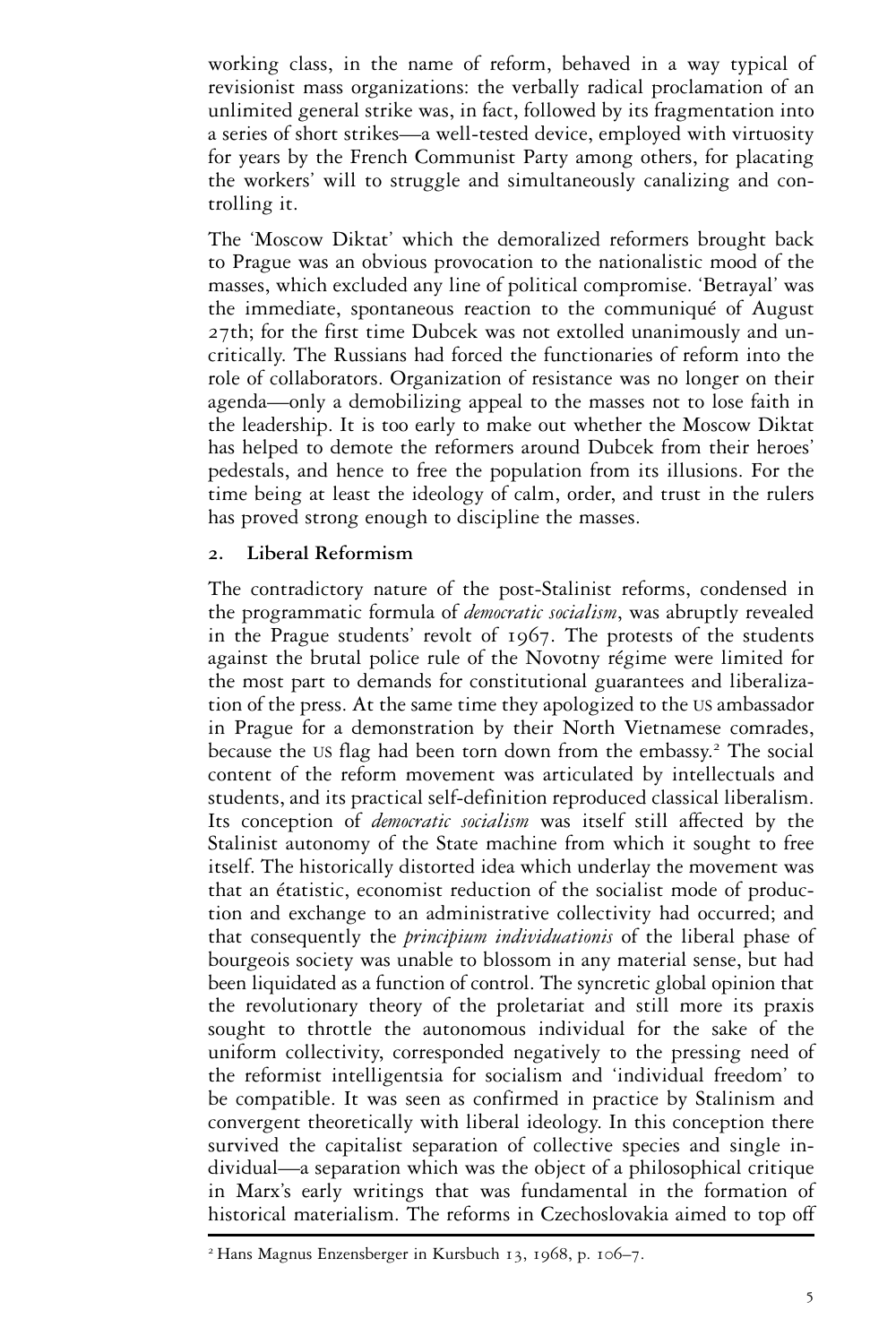nationalized production with a liberal-democratic superstructure a superstructure whose emancipatory content (freedom of the press, of opinion, of association) was wholly derived from a long-vanished phase in the formation of bourgeois society. In that phase of its historical dynamic, the institutionalized fiction of the autonomous, self-sufficient juridical person—embodiment of bourgeois individuality—revealed itself as a pure abstraction of the socially necessary outward appearance of commodity exchange, under cover of which the material power of the economic surplus held unrestricted sway. It is only Marx's strategic conception of a socialization of the means of production that can free the principle of bourgeois individualism from the purely abstract existence of the character-masks of commodity ownership, and liberate the competing wage-labourers from the social desolation of their atomism. But this idea has been transformed in the heads of Yugoslav and Czechoslovak philosophers of reform into, at best, the mutilated form of diluted existential, ontological or phenomenological versions of Marx's theory of alienation, and into the emasculated worldview of a 'humanistic image of man' supposedly enunciated by Marx. These theorists fail to understand that communism according to Marx Engels aims at the 'production of the form of exchange itself.'<sup>3</sup> This means that the present productive relations of abstract labour, which isolate private producers one from another, must be destroyed in the course of a socialization achieved through revolutionary struggle. They must be destroyed in order to make possible the 'collective mode of production' of direct producers, and finally that of the unconstrained 'association of free men'. The false notion that the new socialist mode of production should be propped up by the old liberal institutions generated the feeble idealism in theory and the blind revisionism in practice of the post-Stalinist reforms in Czechoslovakia.

The Czechoslovak reform movement's rational interest in liberalization was only able to express itself in the ideologically deformed conception of a restoration of 'republican' freedoms. It clothed itself in the worn garments of the petrified conceptual world of the liberal State, long since rendered repressive by the dynamic of neo-capitalist concentration. This conceptual world finds its legitimation in the bourgeois 'Realm of Ethics'—in those unrestricted social relations that correspond to the sphere of circulation of commodities, in which according to Marx 'Freedom, Equality, Property and Bentham' hold sway. The diminution of free competition between property-owners of equal status and worth—a consequence of the monopolistic depersonalization of the market—has deprived the sphere of circulation of its power of ethical legitimation.<sup>4</sup> Historically, this has resulted in the structural transformation under neo-capitalism of the liberal, constitutional State into the authoritarian welfare State.

The ideology of the Prague reforms failed to achieve any awareness of the contradiction between the material base of a nationalized ownership of the means of production and a liberal superstructure. It was in the Hegelian sense badly and anachronistically idealistic, in so far as it

<sup>&</sup>lt;sup>3</sup> Karl Marx/Friedrich Engels, The German pp. 86ff.<br><sup>4</sup> Karl Marx, Capital, Vol. I, pp. 175–6; also loc. cit pp. 84ff; Grundrisse pp. 153ff.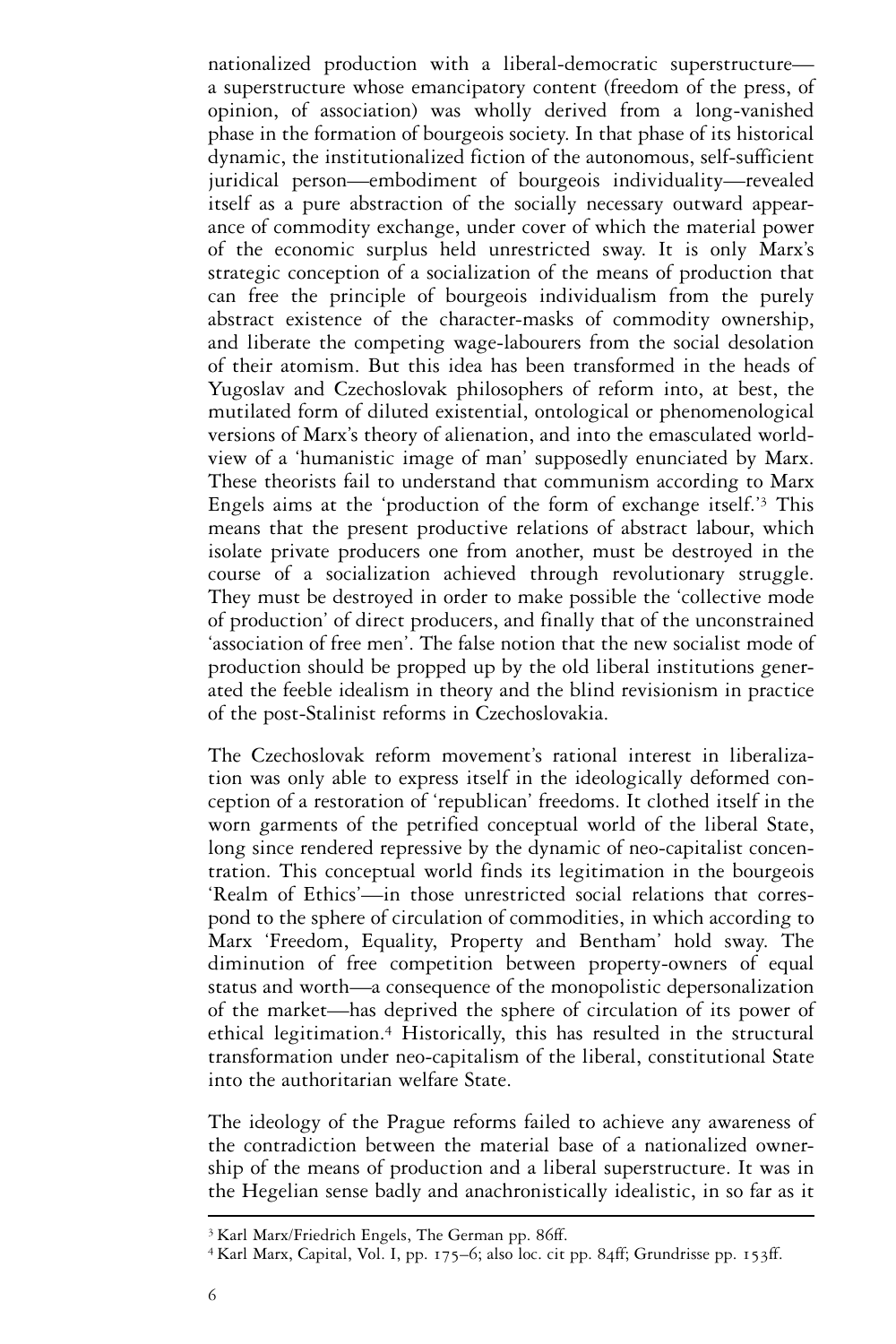sought to combine two mutually incompatible historical moments the new rational principle with the mature substance of the old ethic<sup>5</sup>. The post-Stalinist reforms in Czechoslovakia represented an ahistorical transference of the historically new, still undeveloped and étatistically distorted principle of the socialist mode of production onto the old and withered substance of bourgeois social relations.

# **3. Eastern Europe and World Revolution**

The idealist liberalism of the intellectuals and students and the economic reformism of the technocrats at the head of Party and State reinforced each other. It was in no way coincidental that the reformers mobilized the universities and press of the country in January with the promise of political emancipation, in order to gain control of State power and carry through economic reorganization. For economic 'destalinization' was to be executed at the expense of the working class. The administratively hypostatized planning of the Novotny period had shown itself incapable of resolving the critical imbalances and stagnation of 1962–65. The reforming group which emerged in the course of intra-bureaucratic power-struggles in the party leadership drew the technocratic conclusions that two innovations were historically indispensable: 1. increased managerial autonomy, masking authoritarian control over the producers by an institutionalized ideology of participation, and 2. technological rationalization of the industrial machine, even at the cost of an extremely high level of unemployment. The decisive issue for them was the regulation and stabilization of market and price mechanisms. It is true that the State abolition of private ownership of the means of production was not in principle revoked; but it is evident that this policy led to a phenomenological, if not substantive assimilation to the bourgeois mode of production.

Ota Šik, leading theorist of the economic reforms in Czechoslovakia, even attempted to discredit the genuine Marxist theory of the disappearance of commodities and money in the period of economic transformation as a dispensable, ideal abstraction, tainted with the odium of Stalinism.<sup>6</sup> For Marx, however, the production of commodities, generalized socially via the exchange of capital and wage-labour, is from an analytical point of view inseparably linked with the phenomena of alienation and reification—i.e. with the fact that a particular mode of industrial production, though in theory created by men, in fact escapes conscious control by the producers and appears as a natural force. In the concept and in the reality of the commodity's monetary form there is crystallized the spontaneous contingency of a historical process which in theory can be consciously shaped by man.

The economic reformers thus implicitly abandoned essential tenets of the materialist *Critique of Political Economy* in their quest for a forcible reactivation of a stagnating technical progress in Czechoslovakia. Their own ruling interests drove them to throw overboard all practical reflection on the forward movement of the species towards its emancipation, or on the material liberation of production and its direct control

<sup>&</sup>lt;sup>5</sup> See G. W. F. Hegel, Philosophy of Right, Para. 33.<br><sup>6</sup> See Ota Šik, Plan und Markt im Sozialismus, Vienna 1967, p. 15 ff.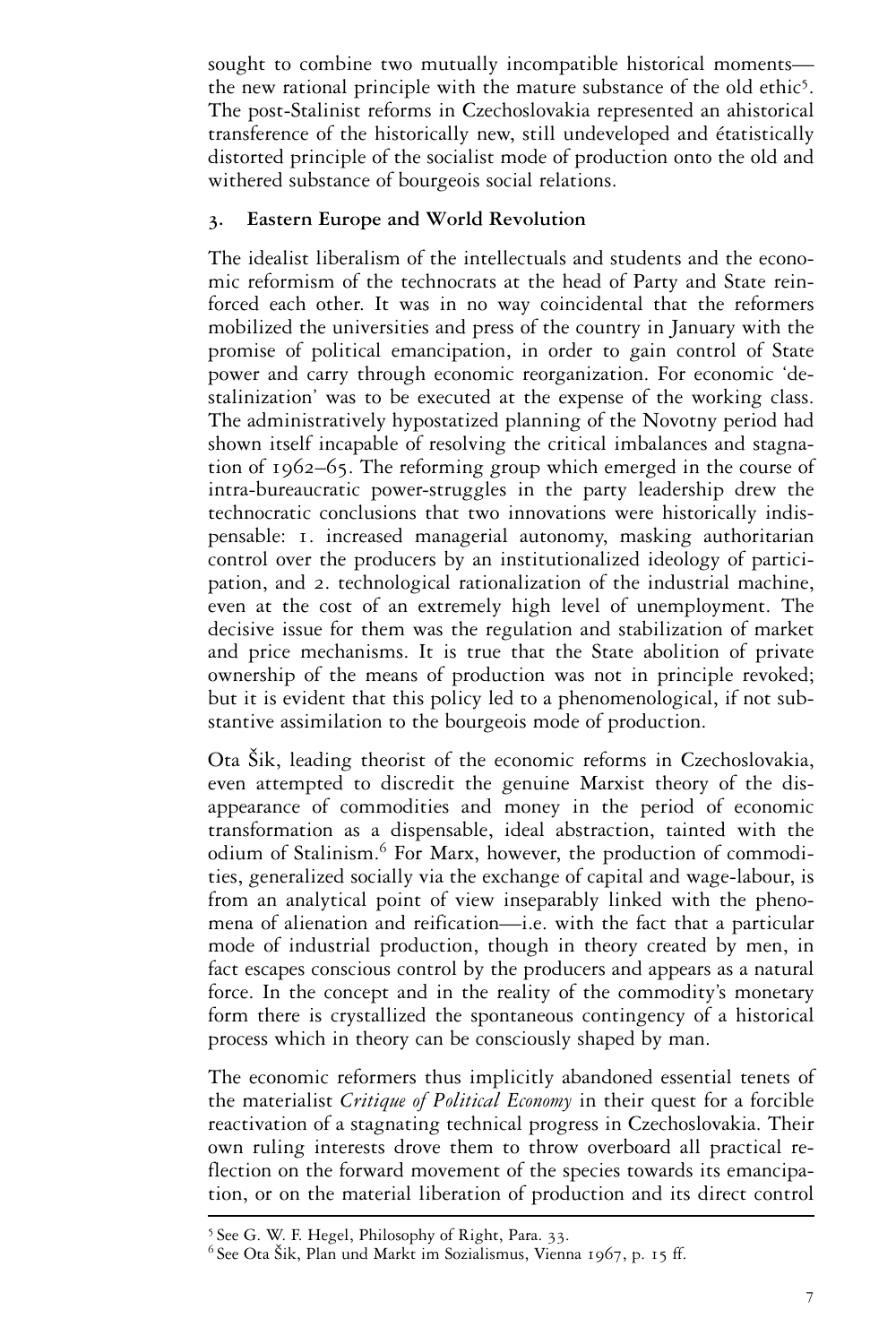by the immediate producers. The power struggle involved in the innerparty conflict subsequently pushed the economic reformers to a tactical mobilization of intellectuals and students with their demands for political emancipation. It was predictable enough that this mobilization would in the end gain an independent dynamic of its own, which the reforming State functionaries would no longer be able to control. Moreover, the political liberalism of the intellectuals objectively corresponded to the partial reintroduction of anarchic elements into the bureaucratically administered market.

The most substantial result of political emancipation was the introduction of the liberal institutions of freedom of the press and freedom of opinion (even if this was restricted to a privileged few, and was carried out in a thoroughly authoritarian way). The students, struggling against police suppression or bureaucratic censorship of journalistic publication, and hence of any expression of their immediate needs, insisted upon this as the first imperative. The discussion that developed in the course of the political reforms debouched onto demands of a formally democratic character—plurality of parties in parliamentary representation and civic\* freedoms of association—which concentrated liberal consciousness on the State machine, even if on a democratized one. However, the restoration of liberal freedom, (above all the right of association) generated a genuine dialectic; on the one hand these replace the goal of dictatorship of the proletariat by a bourgeois plurality of opinions and factions; but on the other hand they also allow the working class to organize itself freely and to recover the weapon of the strike. Having said this, it is of course true that one corner-stone of the theory of revolution put forward by Marx, Engels and Lenin—the doctrine of the withering away of the State, as the sole means whereby political freedoms can become concrete in a materialist sense—cannot be realized in isolation under conditions of historical co-existence with a heavily armed imperialist world environment. Yet it is nonetheless significant that the reformers volatilized this doctrine into the utopian abstraction of an (at best) regulatory notion of the classical theorists. Apart from the economic minimum of nationalized, but as yet in no way concretely *socialized*, productive forces, the historical and political consciousness of the post-Stalinist reforms was blind to the essential strategic and emancipatory aims of revolutionary socialism. These only survived in an ideologically distorted form. The image of the rational society; the withering away of commodities and of money; ultimately the withering away of the State, and the association in a democracy of *Soviets* of men no longer enclosed within one totalitarian system—these aims were once again bourgeoisified, i.e. reduced in the Kantian sense to merely regulatory notions, which one seeks to approach in a reformist approximation but which one can never wholly realize in the external social world.

It is thus abstractly correct to counterpose theoretically the central emancipatory theses of the revolutionary theory of the proletariat to

*<sup>\*</sup> Translator*'*s note:* Hans-Jürgen Krahl in fact uses the term *republikanische Freiheiten* throughout this article, referring back to the ideals of the French Revolution and to the struggle in nineteenth centur-y Germany against the petty feudal principalities.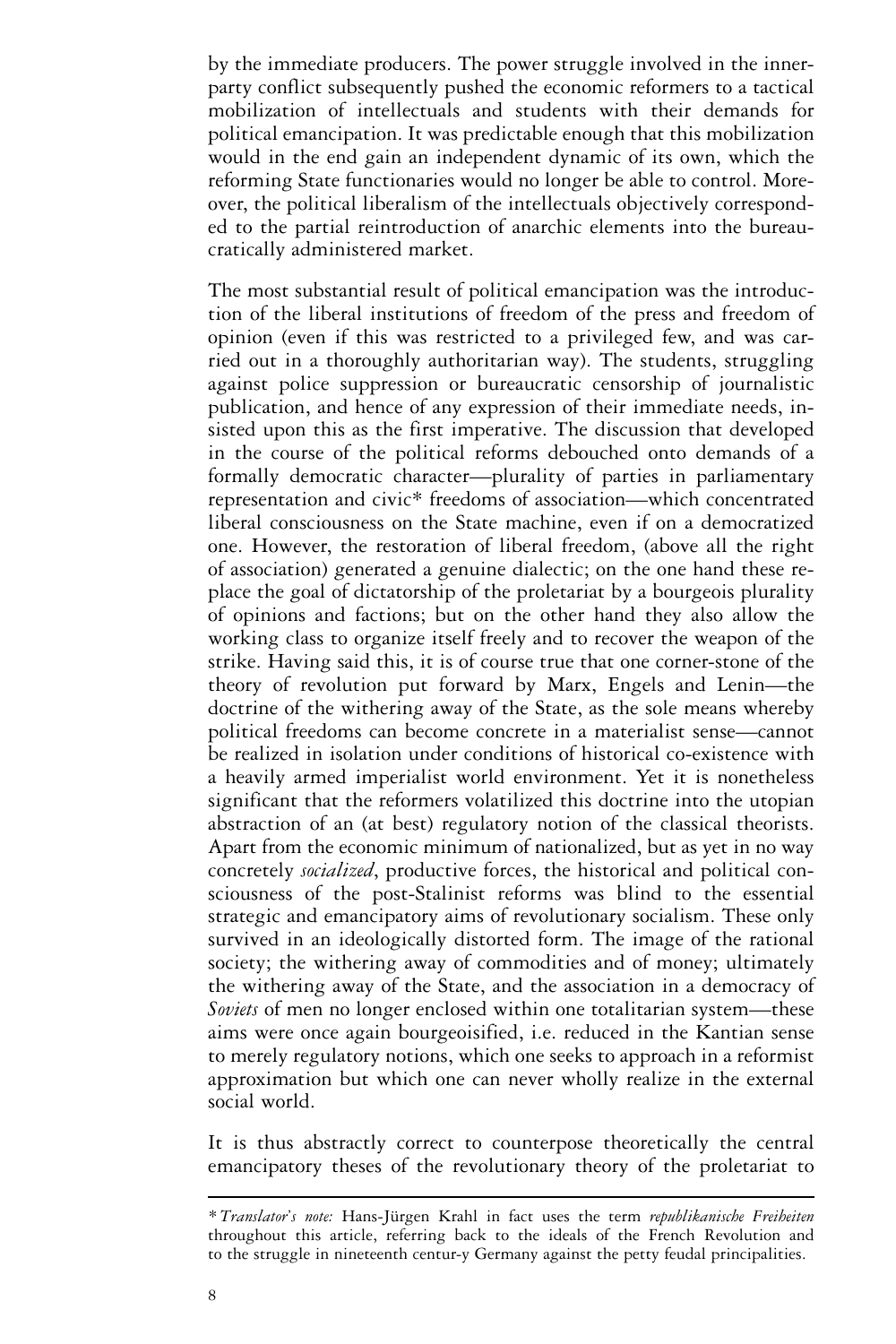the ideology and policies of the reform movement. But it would nevertheless be concretely wrong to judge the latter directly thereby. To apply, from outside, the criteria of a socialist mode of production or of a political system of soviets to Eastern Europe ahistorically abstracting from the immanent development within them of an étatistic dictatorship over the proletariat, would be a moral postulate rather than a political judgement informed by historical reason. Stalinism for decades eradicated the idea of the revolutionary emancipation and dictatorship *of* the proletariat from the historical consciousness and political praxis of the European countries and Communist parties led by the USSR. The once-revolutionary policies of the USSR degenerated into *real-politik* and pragmatism, culminating in the conception of peaceful coexistence—that is, the renunciation of any revolutionary overthrow of neo-capitalism as a social form. Within the European 'socialist camp', this process has methodically excluded from consciousness the completely new context within which the historical reality of the world revolution has once again become immediate politics—the social-revolutionary liberation movements of the Third World, fighting at the periphery of neo-capitalist civilization. It has been correctly pointed out that the abstract presence of revolution (as it is made in exemplary fashion in Vietnam, and as it creates a socialist model in Cuba) has not only allowed the student movement in the West to identify the imperialist power-system of the neo-capitalist countries led by the USA, but also to distance itself from the Russian policy of compromise. The consequence of this has been a changed relationship between politics, protest and massacre, producing in the student movement a political ethic of intransigence. It is true that this morality, with its peculiar class origin, still oscillates between the bourgeois-revolutionary derivation of political actions from categorical moral principles and the proletarian-revolutionary constitution of a class morality through the mediation of the political demands of the struggle by its strategic aims. Yet it has been able to offer the first emancipatory alternative to the institutionalized categories of traditional politics in the West, which at best serve to articulate the restoration of capitalism since the Second World War.<sup>7</sup>

But where, as in Czechoslovakia, the social and practical conditions were lacking for a perception of this new possibility offered by a revolutionary world history, there was no alternative historical choice other than an orientation towards the liberal ideals of the bourgeois past. The reduction of the concept of a socialist society to that of a collectivized economy; the autonomy of the authoritarian State machine that was consolidated in the Stalinist period; and the abandonment of proletarian internationalism in favour of the policy of peaceful coexistence—all these combine to explain the general deformation of historical materialism. Under these conditions, the rational need for emancipation could discover no alternative consciousness to the ideology of liberalism. The first phase of liberation from Stalinism was itself both theoretically and practically disfigured by the birthmark of Stalinism. The first steps on the path of emancipation from Stalinism were accomplished above all as a 'summoning up of the dead of world

<sup>7</sup> Oskar Negt, und Protest, Politics.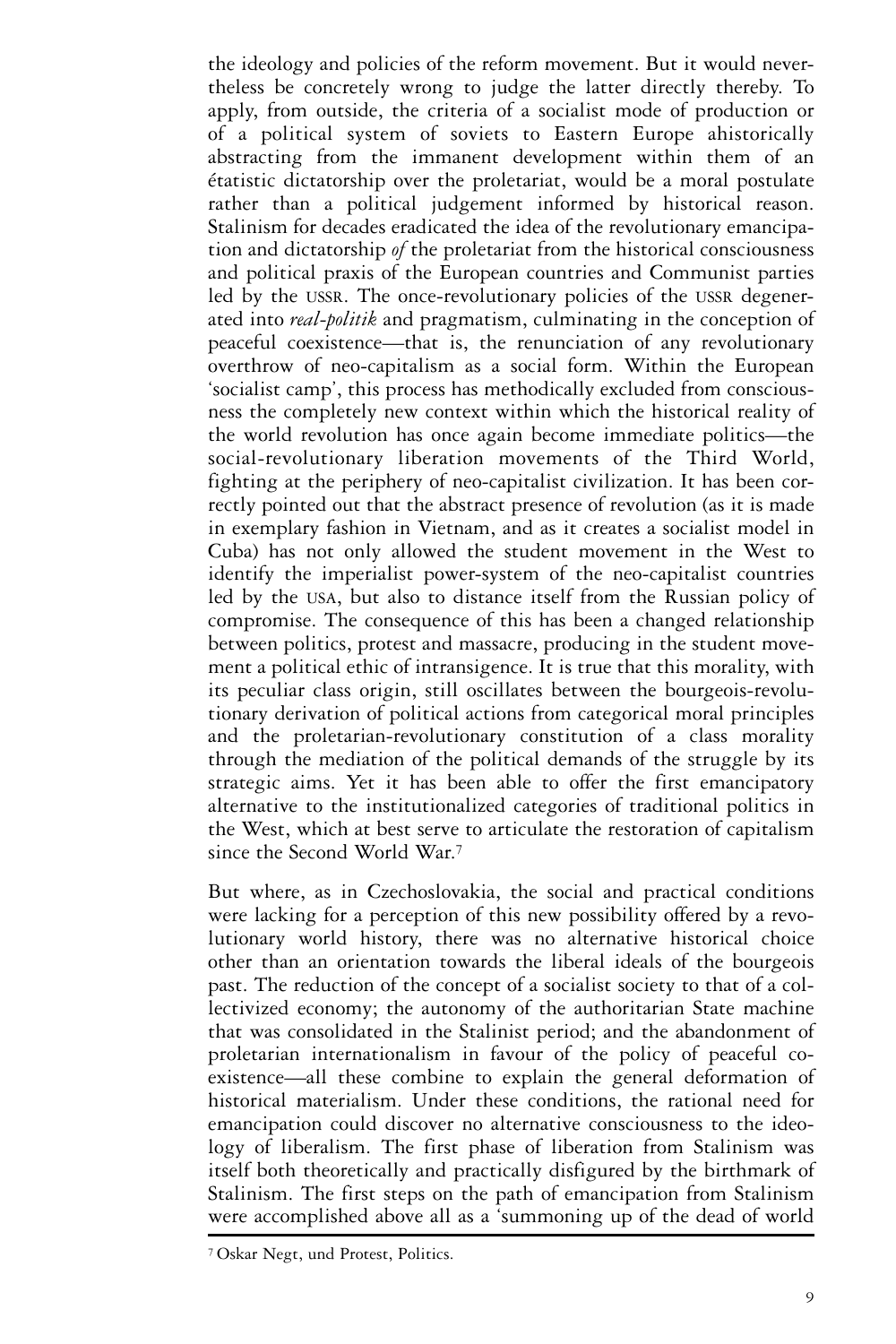history from their graves' (Marx). The fossilized liberalism of a longvanished phase of bourgeois society characterized by competitive capitalism was resurrected in an attempt to institutionalize constitutional liberties.

### **4. Idealogy and Practice**

The progress which the restoration of civic freedoms under the guise of intellectual privileges has brought with it should be judged objectively, in an immanent critique. If the liberal consciousness of the reform movement was the only objectively possible outward form for its historical will to emancipation from the ruling bureaucracy—then that liberalism should not be assessed as a bourgeois regression, especially since it has also destroyed the conception of a linear path to socialist society from the bureaucratic shell of Stalinist serfdom. The central problem here is that of the inauguration of qualitatively new societal contradictions, which contain a real emancipatory moment.

The recourse to the ideology of liberalism brought about a practical transformation of the constellation of superstructure and base, and thus a historical change in the content of the ideology. The premise for a systematic, critical and historical elucidation of this phenomenon is furnished by Herbert Marcuse's analysis of Soviet Marxism—given that the political constitution of the Soviet Union and its system of economic control are by and large shared by the socialist countries of Europe dependent on the Soviet Union. Marcuse in substance argues that the material basis of a simple nationalization of the apparatus of economic production and a bureaucratically centralized planned economy abolishes the dual ideological character which is proper to the capitalist State, mediated by a class society; but this abolition occurs in a manner that is itself ambiguous. The bourgeois constitutional State, according to Marx, 'compensates' for the generalized rule of a particular class by an ideology of universal and egalitarian legal norms, while at the same time there are factors inherent in this 'appearance of a common interest' which transcend and are even antagonistic to its material base. It is this dual nature of ideology as a true reflection of a false reality and false reflection of a true reality, the former substantiated as domination, the latter projected as a utopian vision, which is levelled off in the State system defined by *Soviet Marxism*. <sup>8</sup> ' . . . the State becomes, without intermediary factors, the direct political organization of the productive apparatus, the general manager of the nationalized economy, and the hypostatized collective interest. The functional differences between base and superstructure therefore tend to be obliterated: the latter is methodically and systematically assimilated with the base by depriving the superstructure of those functions which are transcendent and antagonistic to the base. This process, which establishes new foundations for social control, alters the very substance of ideology. The tension between idea and reality, between culture and civilization, between intellectual and material culture—a tension which was one of the driving forces behind Western civilization—is not solved but methodically reduced.'<sup>9</sup>

<sup>8</sup> Herbert Marcuse, Soviet Marxism, p. <sup>120</sup> <sup>9</sup> ibid, p. 124.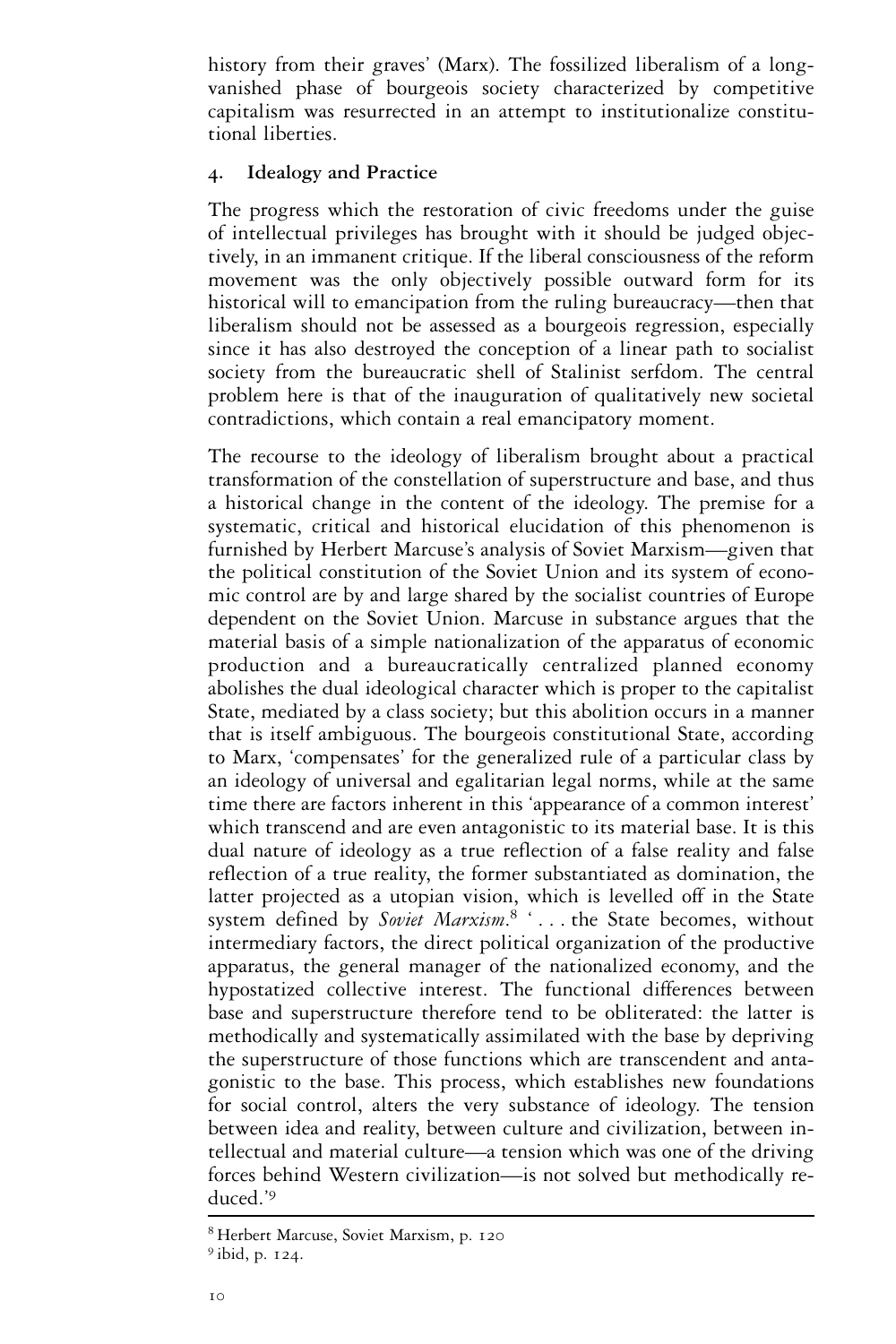The functionalization and assimilation of superstructure and base in the framework of a hypostatized, bureaucratically planned economy the Eastern variant of the one-dimensional society—thus removes the utopian, transcendent content from false social consciousness. One of the basic functions of the institutionalized superstructure of bourgeois society is to stabilize bourgeois rule: it achieves this precisely through its ability to integrate the system-transcending content of ideology, and to deflect it into the false track of religious projections, moral principles, and legal fictions. The de-substantialization of ideology in the State systems described in *Soviet Marxism*, however, eliminates the ideologically deformed dimension of emancipation from social consciousness, while at the same time it reveals the inability of those systems to cope with the non-regulated content of 'ideological transcendance'. At least it does this so long as there persists the fundamental contradiction between a common interest bureaucratically imposed by the State and the still unsatisfied particular interests of individuals: 'In the Soviet system, the 'general interest' is hypostatized in the State—an entity separate from the individual interests. To the extent that the latter are still unfulfilled and repelled by reality, they strive for ideological expression; and their force is the more explosive to the regime the more the new economic basis is propagandized as insuring the total liberation of man under communism. The fight against ideological transcendence thus becomes a life-and-death struggle for the regime. Within the ideological sphere, the centre of gravity shifts from philosophy to literature and art.'<sup>10</sup>

What Marcuse calls the 'danger-zone' of literary/aesthetic transcendence for the bureaucratized, centrally planned economy was strikingly confirmed by the history of the Prague reform movement and the leading role of intellectuals in it. It was no coincidence that the sphere of literature, even though furthest removed from the base, became the expression of emancipatory, reforming consciousness, for 'the more the base encroaches upon the ideology, manipulating and coordinating it with the established order, the more the ideological sphere which is remotest from the reality (art, philosophy), precisely because of its remoteness, becomes the last refuge for the opposition to this order.'<sup>11</sup> The literary origin of the political reform in Czechoslovakia was concentrated on the aesthetic liberation of Kafka from his socialist-realist exile. This was more than a purely literary affair, it was rather a political programme, as the 1963 Kafka Conference organized by Goldstücker demonstrated. Kafka's work served as the ciphered text of the liberal intellectuals' opposition to Stalinism. Irrespective of the theoretical adequacy of this interpretation of Kafka, they read between the lines of his work the experience of juridical alienation, of a bureaucratized legal sphere and machinery of State power bereft of any emancipatory dimension. The advance inaugurated by the reform movement and the intellectuals who were its main bearers—what was historically new within its old external form of liberal consciousness—was its attempt to reconstruct 'ideological transcendence' into constitutional guarantees for civic liberties. The latter do not achieve the necessary realization in a material sense of the emancipatory 'idea', but they are ideologies in the genuine,

<sup>&</sup>lt;sup>10</sup> ibid, p. 127.<br><sup>11</sup> ibid, p. 125.